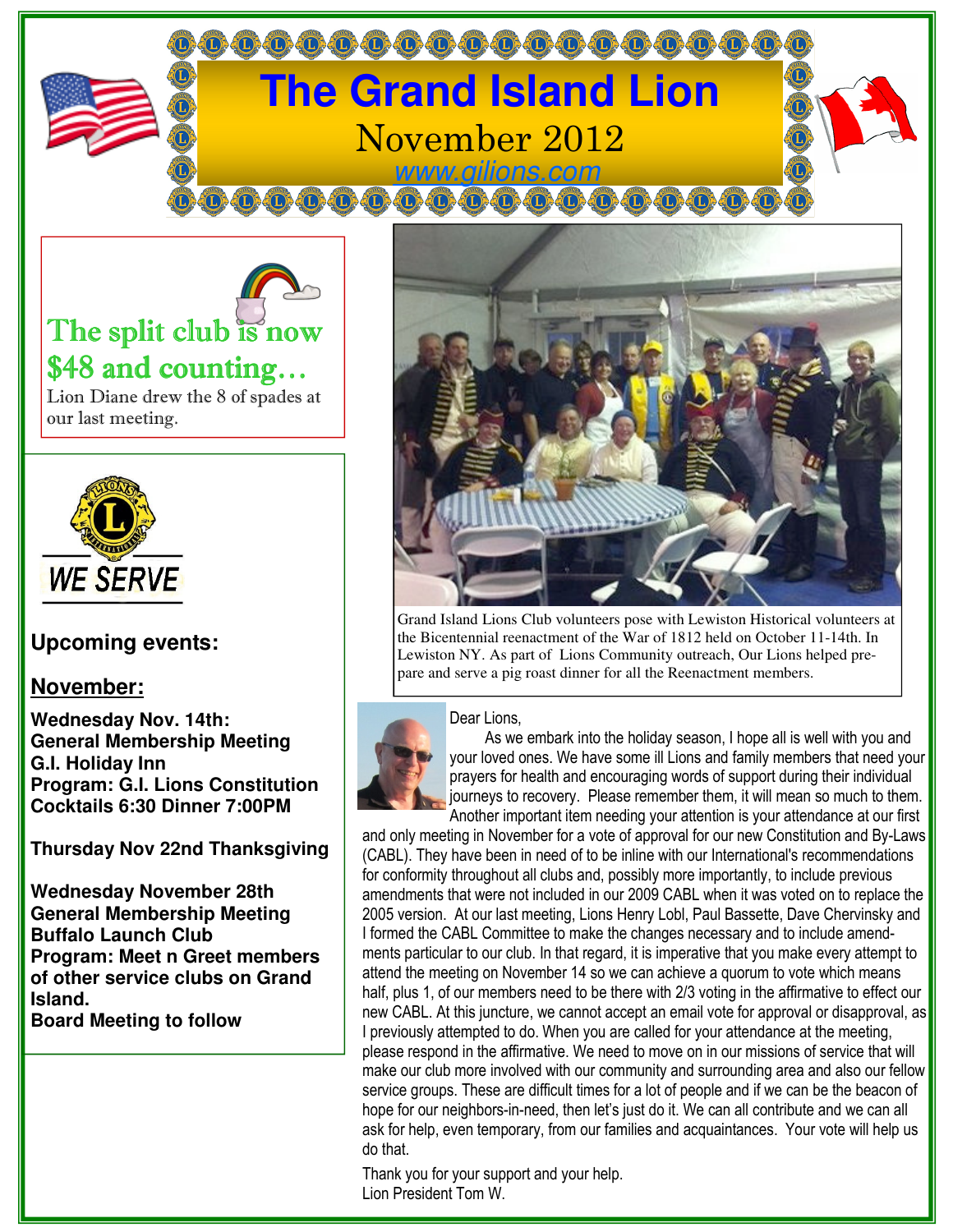

Pictures from our October 24th joint meeting with our Merritton Sister Club held at the Knights of Columbus Hall on Whitehaven Road.